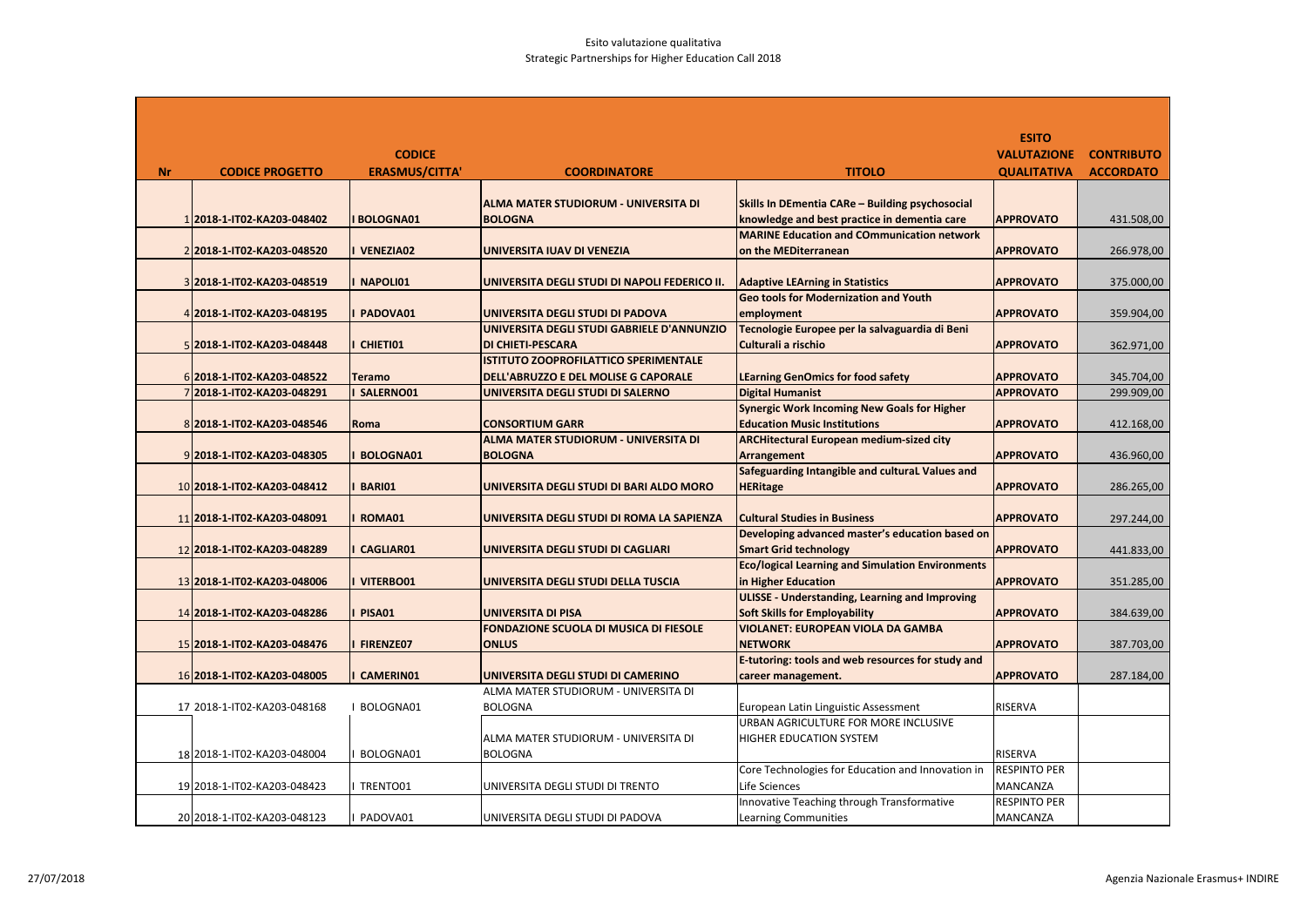|           |                             |                       |                                               |                                                     | <b>ESITO</b>                    |                   |
|-----------|-----------------------------|-----------------------|-----------------------------------------------|-----------------------------------------------------|---------------------------------|-------------------|
|           |                             | <b>CODICE</b>         |                                               |                                                     | <b>VALUTAZIONE</b>              | <b>CONTRIBUTO</b> |
| <b>Nr</b> | <b>CODICE PROGETTO</b>      | <b>ERASMUS/CITTA'</b> | <b>COORDINATORE</b>                           | <b>TITOLO</b>                                       | <b>QUALITATIVA</b>              | <b>ACCORDATO</b>  |
|           |                             |                       |                                               |                                                     | <b>RESPINTO PER</b>             |                   |
|           | 21 2018-1-IT02-KA203-048219 | MILANO02              | POLITECNICO DI MILANO                         | Challenge for Europe                                | MANCANZA                        |                   |
|           |                             |                       |                                               | Smart Management for smArt faRming                  | <b>RESPINTO PER</b>             |                   |
|           | 22 2018-1-IT02-KA203-048406 | Foggia                | Innovagritech srl                             | implementation                                      | <b>MANCANZA</b>                 |                   |
|           |                             |                       |                                               |                                                     | <b>RESPINTO PER</b>             |                   |
|           | 23 2018-1-IT02-KA203-048328 | COSENZA01             | UNIVERSITA DELLA CALABRIA                     | <b>European Contamination Laboratories</b>          | <b>MANCANZA</b>                 |                   |
|           |                             |                       |                                               | On-Line TRaining in HE. Teaching and learning in    | <b>RESPINTO PER</b>             |                   |
|           | 24 2018-1-IT02-KA203-048152 | Roma                  | Fondazione Link Campus University             | digital era                                         | MANCANZA                        |                   |
|           |                             |                       |                                               |                                                     | <b>RESPINTO PER</b>             |                   |
|           |                             |                       |                                               | Multidimensional and Multicultural Expertise of     | <b>MANCANZA</b>                 |                   |
|           | 25 2018-1-IT02-KA203-048209 | NAPOLI01              | UNIVERSITA DEGLI STUDI DI NAPOLI FEDERICO II. | Human Resources Professionals                       | <b>FONDI</b>                    |                   |
|           |                             |                       |                                               |                                                     |                                 |                   |
|           |                             |                       |                                               | SOCIETY - Supporting student sOcial engagement      | <b>RESPINTO PER</b>             |                   |
|           |                             |                       |                                               | though Cooperation between higher Education and     | <b>MANCANZA</b>                 |                   |
|           | 26 2018-1-IT02-KA203-048242 | ROMA16                | UNIVERSITA DEGLI STUDI ROMA TRE               | the social secTor in curriculum design and deliverY | <b>FONDI</b>                    |                   |
|           |                             |                       |                                               |                                                     | <b>RESPINTO PER</b>             |                   |
|           |                             |                       | ALMA MATER STUDIORUM - UNIVERSITA DI          | Virtual Environments for Teaching, Training and     | <b>MANCANZA</b>                 |                   |
|           | 27 2018-1-IT02-KA203-048240 | BOLOGNA01             | <b>BOLOGNA</b>                                | <b>Interactive Learning</b>                         | <b>FONDI</b>                    |                   |
|           |                             |                       |                                               |                                                     | <b>RESPINTO PER</b>             |                   |
|           |                             |                       | UNIVERSITA DEGLI STUDI DI MODENA E REGGIO     | exTreme Events And their impact on local            | <b>MANCANZA</b><br><b>FONDI</b> |                   |
|           | 28 2018-1-IT02-KA203-048046 | MODENA01              | <b>EMILIA</b>                                 | Communities, tHEir enviRonment and health           | <b>RESPINTO PER</b>             |                   |
|           |                             |                       |                                               |                                                     | <b>MANCANZA</b>                 |                   |
|           | 29 2018-1-IT02-KA203-048376 | CAMERIN01             | UNIVERSITA DEGLI STUDI DI CAMERINO            | Disaster risk management and civil resilience       | <b>FONDI</b>                    |                   |
|           |                             |                       |                                               |                                                     | <b>RESPINTO PER</b>             |                   |
|           |                             |                       |                                               | From Skills to Competences - how to work with       | <b>MANCANZA</b>                 |                   |
|           | 30 2018-1-IT02-KA203-048039 | Forlì                 | <b>DEMETRA FORMAZIONE SRL</b>                 | future skills                                       | <b>FONDI</b>                    |                   |
|           |                             |                       |                                               |                                                     | <b>RESPINTO PER</b>             |                   |
|           |                             |                       | ALMA MATER STUDIORUM - UNIVERSITA DI          |                                                     | MANCANZA                        |                   |
|           | 31 2018-1-IT02-KA203-048212 | BOLOGNA01             | <b>BOLOGNA</b>                                | Learn how to Educate Veterinarian                   | <b>FONDI</b>                    |                   |
|           |                             |                       |                                               |                                                     | <b>RESPINTO PER</b>             |                   |
|           |                             |                       |                                               | EU Space sector: teaching RAD-hard devices          | <b>MANCANZA</b>                 |                   |
|           | 32 2018-1-IT02-KA203-048245 | MILANO02              | POLITECNICO DI MILANO                         | modelling and testing                               | <b>FONDI</b>                    |                   |
|           |                             |                       |                                               |                                                     | <b>RESPINTO PER</b>             |                   |
|           |                             |                       | LIBERA UNIVERSITA DI LINGUE E COMUNICAZIONE   | Assessment for Sustainability Skills to Ease HE     | <b>MANCANZA</b>                 |                   |
|           | 33 2018-1-IT02-KA203-048210 | MILANO05              | <b>IULM</b>                                   | students' Transition into the labour market         | <b>FONDI</b>                    |                   |
|           |                             |                       |                                               | HOLISEA - International Curriculum Research         |                                 |                   |
|           |                             |                       |                                               | Master and Learning Modules in Sustainable,         | <b>RESPINTO PER</b>             |                   |
|           |                             |                       | ALMA MATER STUDIORUM - UNIVERSITA DI          | HOLIstic and Cross-Border Management of Shared      | MANCANZA                        |                   |
|           | 34 2018-1-IT02-KA203-048450 | I BOLOGNA01           | <b>BOLOGNA</b>                                | Living SEA Resources                                | <b>FONDI</b>                    |                   |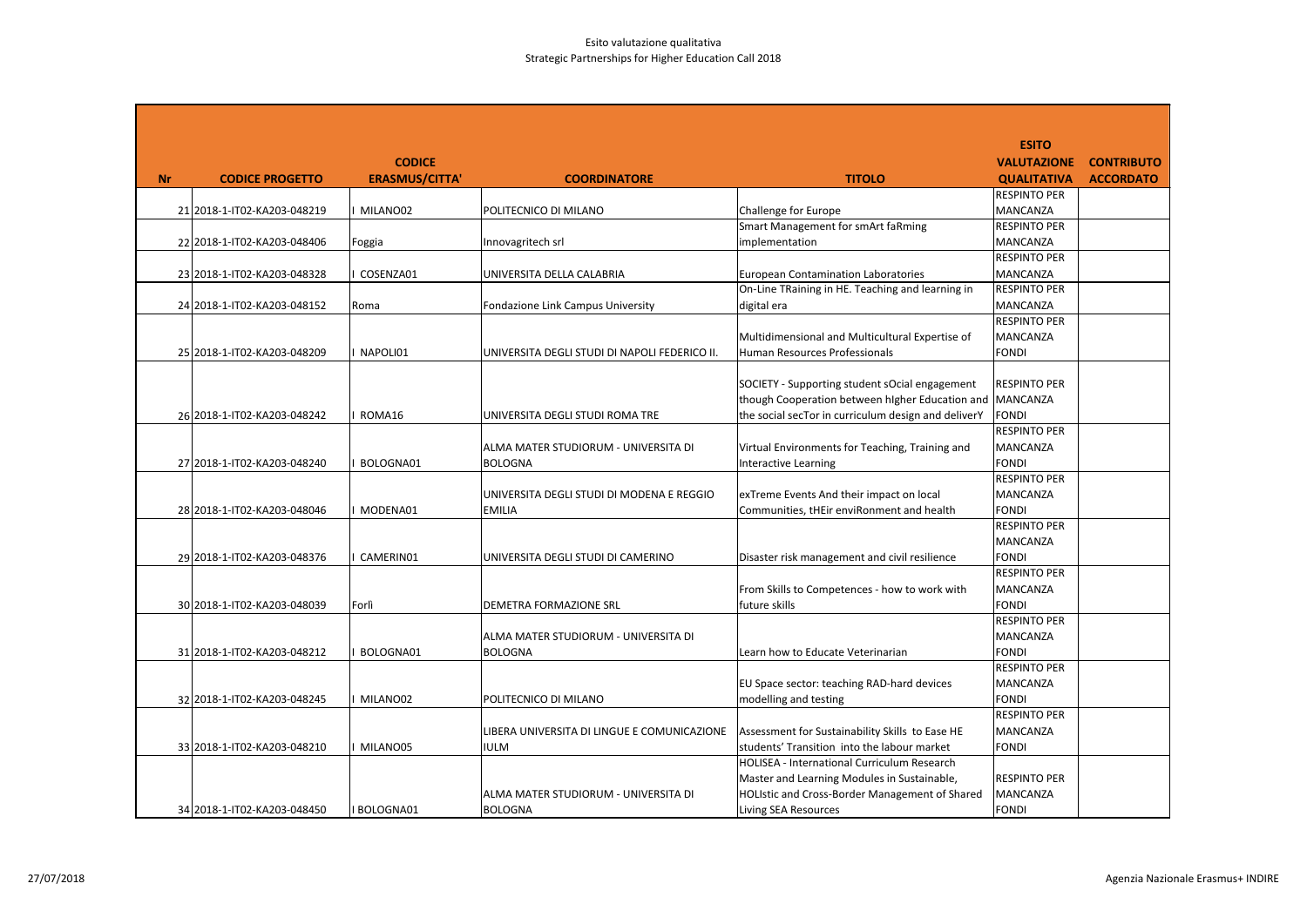|    |                             |                       |                                               |                                                         | <b>ESITO</b>                        |                   |
|----|-----------------------------|-----------------------|-----------------------------------------------|---------------------------------------------------------|-------------------------------------|-------------------|
|    |                             | <b>CODICE</b>         |                                               |                                                         | <b>VALUTAZIONE</b>                  | <b>CONTRIBUTO</b> |
| Nr | <b>CODICE PROGETTO</b>      | <b>ERASMUS/CITTA'</b> | <b>COORDINATORE</b>                           | <b>TITOLO</b>                                           | <b>QUALITATIVA</b>                  | <b>ACCORDATO</b>  |
|    |                             |                       |                                               | Inclusive memory. Teaching and learning museum          | <b>RESPINTO PER</b>                 |                   |
|    |                             |                       |                                               | paths to promote the creation of a new shared           | <b>MANCANZA</b>                     |                   |
|    | 35 2018-1-IT02-KA203-047939 | ROMA16                | UNIVERSITA DEGLI STUDI ROMA TRE               | memory                                                  | <b>FONDI</b>                        |                   |
|    |                             |                       |                                               |                                                         | <b>RESPINTO PER</b>                 |                   |
|    |                             |                       |                                               | Security and safety of HEIs students and staff          | <b>MANCANZA</b>                     |                   |
|    | 36 2018-1-IT02-KA203-048403 | PAVIA01               | UNIVERSITA DEGLI STUDI DI PAVIA               | moving abroad                                           | <b>FONDI</b><br><b>RESPINTO PER</b> |                   |
|    |                             |                       |                                               |                                                         | <b>MANCANZA</b>                     |                   |
|    | 37 2018-1-IT02-KA203-048157 | VENEZIA02             | UNIVERSITA IUAV DI VENEZIA                    | <b>CULTural HERitage Lab</b>                            | <b>FONDI</b>                        |                   |
|    |                             |                       |                                               |                                                         | <b>RESPINTO PER</b>                 |                   |
|    |                             |                       |                                               | Social Services Organization change: lessons to be      | <b>MANCANZA</b>                     |                   |
|    | 38 2018-1-IT02-KA203-048545 | ENNA01                | UNIVERSITA DEGLI STUDI DI ENNA KORE           | learnt and to be taught                                 | <b>FONDI</b>                        |                   |
|    |                             |                       |                                               |                                                         | <b>RESPINTO PER</b>                 |                   |
|    |                             |                       |                                               | Higher Education Learning Platform for                  | <b>MANCANZA</b>                     |                   |
|    | 39 2018-1-IT02-KA203-048181 | PADOVA01              | UNIVERSITA DEGLI STUDI DI PADOVA              | <b>Quantitative Thinking</b>                            | <b>FONDI</b>                        |                   |
|    |                             |                       |                                               |                                                         | <b>RESPINTO PER</b>                 |                   |
|    |                             |                       |                                               | 'Fake' or 'true'? Credibility and Reliability of Online | <b>MANCANZA</b>                     |                   |
|    | 40 2018-1-IT02-KA203-048432 | Roma                  | CONSIGLIO NAZIONALE DELLE RICERCHE            | neWs: multiliteracies for digital natives               | <b>FONDI</b>                        |                   |
|    |                             |                       |                                               |                                                         | <b>RESPINTO PER</b>                 |                   |
|    |                             |                       | ALMA MATER STUDIORUM - UNIVERSITA DI          | Innovating Storytelling to Address Civic Awareness      | <b>MANCANZA</b>                     |                   |
|    | 41 2018-1-IT02-KA203-048191 | BOLOGNA01             | <b>BOLOGNA</b>                                | in the Post-Digital Age                                 | <b>FONDI</b><br><b>RESPINTO PER</b> |                   |
|    |                             |                       |                                               | Learning Outcomes Generation for Innovative Skills      | <b>MANCANZA</b>                     |                   |
|    | 42 2018-1-IT02-KA203-048150 | I L-AQUIL01           | UNIVERSITA DEGLI STUDI DELL'AQUILA            | for Teachers LOG-IST                                    | <b>FONDI</b>                        |                   |
|    |                             |                       |                                               |                                                         | <b>RESPINTO PER</b>                 |                   |
|    |                             |                       |                                               |                                                         | MANCANZA                            |                   |
|    | 43 2018-1-IT02-KA203-048452 |                       | <b>ASSOCIAZIONE BIOS</b>                      | ItsTIME 2.0                                             | <b>FONDI</b>                        |                   |
|    |                             |                       |                                               |                                                         | <b>RESPINTO PER</b>                 |                   |
|    |                             |                       |                                               |                                                         | <b>MANCANZA</b>                     |                   |
|    | 44 2018-1-IT02-KA203-048220 | SIENA01               | UNIVERSITA' DEGLI STUDI DI SIENA              | <b>BLOCK CHAIN</b>                                      | <b>FONDI</b>                        |                   |
|    |                             |                       |                                               |                                                         | <b>RESPINTO PER</b>                 |                   |
|    |                             |                       | UNIVERSITA DEGLI STUDI DEL PIEMONTE           | Strategic Partnership in Promoting Skills for Media     | <b>MANCANZA</b>                     |                   |
|    | 45 2018-1-IT02-KA203-048303 | VERCELL01             | ORIENTALE AMEDEO AVOGADRO                     | <b>Representation of Social Work</b>                    | <b>FONDI</b>                        |                   |
|    |                             |                       |                                               |                                                         | <b>RESPINTO PER</b>                 |                   |
|    |                             |                       | ENTE PER IL DIRITTO ALLO STUDIO UNIVERSITARIO | Welfare Improvement in Student-services through         | <b>MANCANZA</b>                     |                   |
|    | 46 2018-1-IT02-KA203-048140 |                       | DELL' UNIVERSITA CATTOLICA-EDUCATT            | <b>Empathy and Relations</b>                            | <b>FONDI</b>                        |                   |
|    |                             |                       |                                               |                                                         | <b>RESPINTO PER</b>                 |                   |
|    |                             |                       | UNIVERSITA TELEMATICA INTERNAZIONALE-         |                                                         | MANCANZA                            |                   |
|    | 47 2018-1-IT02-KA203-048270 | ROMA24                | <b>UNINETTUNO</b>                             | Data Science Lighthouse                                 | <b>FONDI</b><br><b>RESPINTO PER</b> |                   |
|    |                             |                       |                                               |                                                         | MANCANZA                            |                   |
|    | 48 2018-1-IT02-KA203-048407 | POTENZA01             | UNIVERSITA DEGLI STUDI DELLA BASILICATA       | Architettura Mediterranea Inscritta e Scavata           | <b>FONDI</b>                        |                   |
|    |                             |                       |                                               |                                                         |                                     |                   |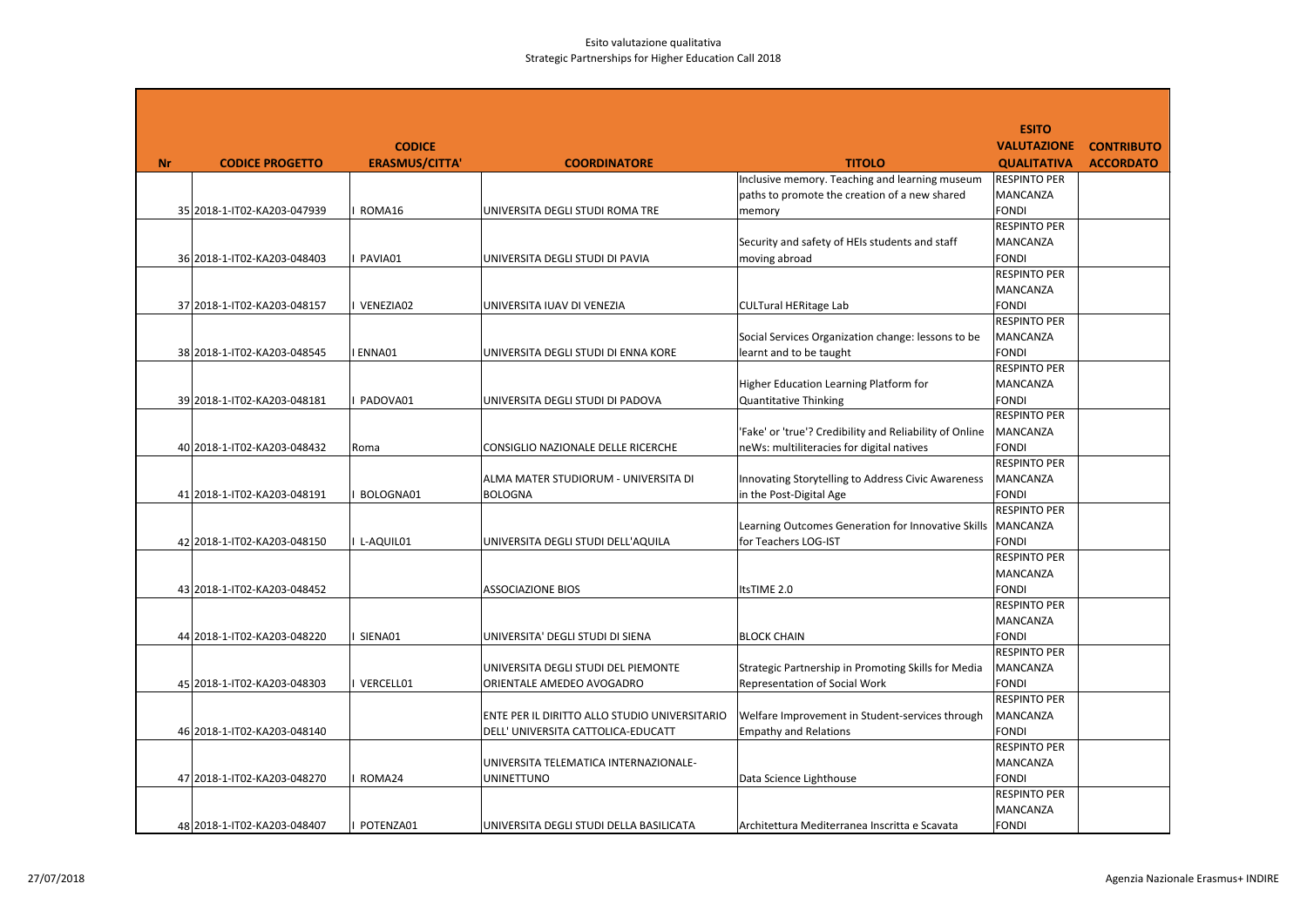|           |                             |                       |                                                   |                                                                | <b>ESITO</b>                        |                   |
|-----------|-----------------------------|-----------------------|---------------------------------------------------|----------------------------------------------------------------|-------------------------------------|-------------------|
|           |                             | <b>CODICE</b>         |                                                   |                                                                | <b>VALUTAZIONE</b>                  | <b>CONTRIBUTO</b> |
| <b>Nr</b> | <b>CODICE PROGETTO</b>      | <b>ERASMUS/CITTA'</b> | <b>COORDINATORE</b>                               | <b>TITOLO</b>                                                  | <b>QUALITATIVA</b>                  | <b>ACCORDATO</b>  |
|           |                             |                       |                                                   |                                                                | <b>RESPINTO PER</b>                 |                   |
|           |                             |                       |                                                   | DIAGNOSTIQUE ET PATRIMOINE CULTUREL UN                         | MANCANZA                            |                   |
|           | 49 2018-1-IT02-KA203-048419 | URBINO01              | Universita' degli Studi di Urbino Carlo Bo        | LABORATOIRE DE FORMATION - DIPACLAB                            | <b>FONDI</b><br><b>RESPINTO PER</b> |                   |
|           |                             |                       |                                                   | Innovation Labs for Occupation in fashion, design              | <b>MANCANZA</b>                     |                   |
|           | 50 2018-1-IT02-KA203-048544 | COMO03                | Accademia di belle arti Aldo Galli - I.L.E.M. srl | and communication sectors                                      | <b>FONDI</b>                        |                   |
|           |                             |                       |                                                   |                                                                | <b>RESPINTO PER</b>                 |                   |
|           |                             |                       |                                                   |                                                                | MANCANZA                            |                   |
|           | 51 2018-1-IT02-KA203-048073 | I BARIO5              | POLITECNICO DI BARI                               | <b>MATERIALS &amp; SCALES</b>                                  | <b>FONDI</b>                        |                   |
|           |                             |                       | ASSOCIAZIONE JUNIOR ACHIEVEMENT-YOUNG             |                                                                |                                     |                   |
|           | 52 2018-1-IT02-KA203-048312 | Milano                | <b>ENTERPRISE ITALY</b>                           | Traineeship for Entrepreneurship Education                     | <b>RESPINTO</b>                     |                   |
|           |                             |                       |                                                   |                                                                | <b>RESPINTO PER</b>                 |                   |
|           |                             |                       |                                                   | Meeting performing Arts Trend in Creative business   MANCANZA  |                                     |                   |
|           | 53 2018-1-IT02-KA203-048114 | NAPOLI07              | Conservatorio San Pietro a Majella                | models of Higher music education system                        | <b>FONDI</b>                        |                   |
|           |                             |                       |                                                   | Europe Builds Bridges: spreading the knowledge on              | <b>RESPINTO PER</b>                 |                   |
|           |                             |                       |                                                   | sustainable practices for monitoring biodiversity in           | <b>MANCANZA</b><br><b>FONDI</b>     |                   |
|           | 54 2018-1-IT02-KA203-048494 | Trento                | <b>MUSEO DELLE SCIENZE</b>                        | the African tropics                                            | <b>RESPINTO PER</b>                 |                   |
|           |                             |                       |                                                   |                                                                | <b>MANCANZA</b>                     |                   |
|           | 55 2018-1-IT02-KA203-048344 | FIRENZE01             | UNIVERSITA DEGLI STUDI DI FIRENZE                 | KidsModeDesign                                                 | <b>FONDI</b>                        |                   |
|           |                             |                       |                                                   |                                                                | <b>RESPINTO PER</b>                 |                   |
|           |                             |                       |                                                   | Laboratori di Metodologie Narrative per l'Inclusione MANCANZA  |                                     |                   |
|           | 56 2018-1-IT02-KA203-048543 | I LECCE01             | UNIVERSITA DEL SALENTO                            | Sociale                                                        | <b>FONDI</b>                        |                   |
|           |                             |                       |                                                   | ESAGRAMMA IN-ORCHESTRAL TEAM: Professional                     | <b>RESPINTO PER</b>                 |                   |
|           |                             |                       |                                                   | Training for Inclusive Orchestral and Artistic                 | <b>MANCANZA</b>                     |                   |
|           | 57 2018-1-IT02-KA203-048487 | Milano                | FONDAZIONE SEQUERI ESAGRAMMA ONLUS                | <b>Education and Therapy</b>                                   | <b>FONDI</b>                        |                   |
|           |                             |                       |                                                   |                                                                | <b>RESPINTO PER</b>                 |                   |
|           |                             |                       |                                                   |                                                                | <b>MANCANZA</b>                     |                   |
|           | 58 2018-1-IT02-KA203-048521 | BOLOGNA03             | ACCADEMIA DI BELLE ARTI DI BOLOGNA                | Memory of Tomorrow                                             | <b>FONDI</b><br><b>RESPINTO PER</b> |                   |
|           |                             |                       |                                                   | Arts education for inclusion of migrant and refugee            | MANCANZA                            |                   |
|           | 59 2018-1-IT02-KA203-048449 | PADOVA01              | UNIVERSITA DEGLI STUDI DI PADOVA                  | children                                                       | <b>FONDI</b>                        |                   |
|           |                             |                       |                                                   | FostEring a More comprehensive teaching to gather RESPINTO PER |                                     |                   |
|           |                             |                       | ASSOCIAZIONE PER LA MOBILITAZIONE SOCIALE         | new knowledge About reasons why of vioLEnt acts                | MANCANZA                            |                   |
|           | 60 2018-1-IT02-KA203-048451 | Palermo               | <b>ONLUS</b>                                      | addressed to women by men                                      | <b>FONDI</b>                        |                   |
|           |                             |                       |                                                   |                                                                |                                     |                   |
|           |                             |                       |                                                   | The European Bridge to share best practices                    | <b>RESPINTO PER</b>                 |                   |
|           |                             |                       |                                                   | necessary to face the change, develop the talent               | <b>MANCANZA</b>                     |                   |
|           | 61 2018-1-IT02-KA203-048488 | Roma                  | Micene s.r.l.                                     | and create an inclusive diversity culture                      | <b>FONDI</b>                        |                   |
|           |                             |                       |                                                   |                                                                | <b>RESPINTO PER</b>                 |                   |
|           |                             |                       |                                                   |                                                                | MANCANZA                            |                   |
|           | 62 2018-1-IT02-KA203-048306 | Varese                | Comune di Bodio Lomnago                           | <b>HISTMO</b>                                                  | FONDI                               |                   |